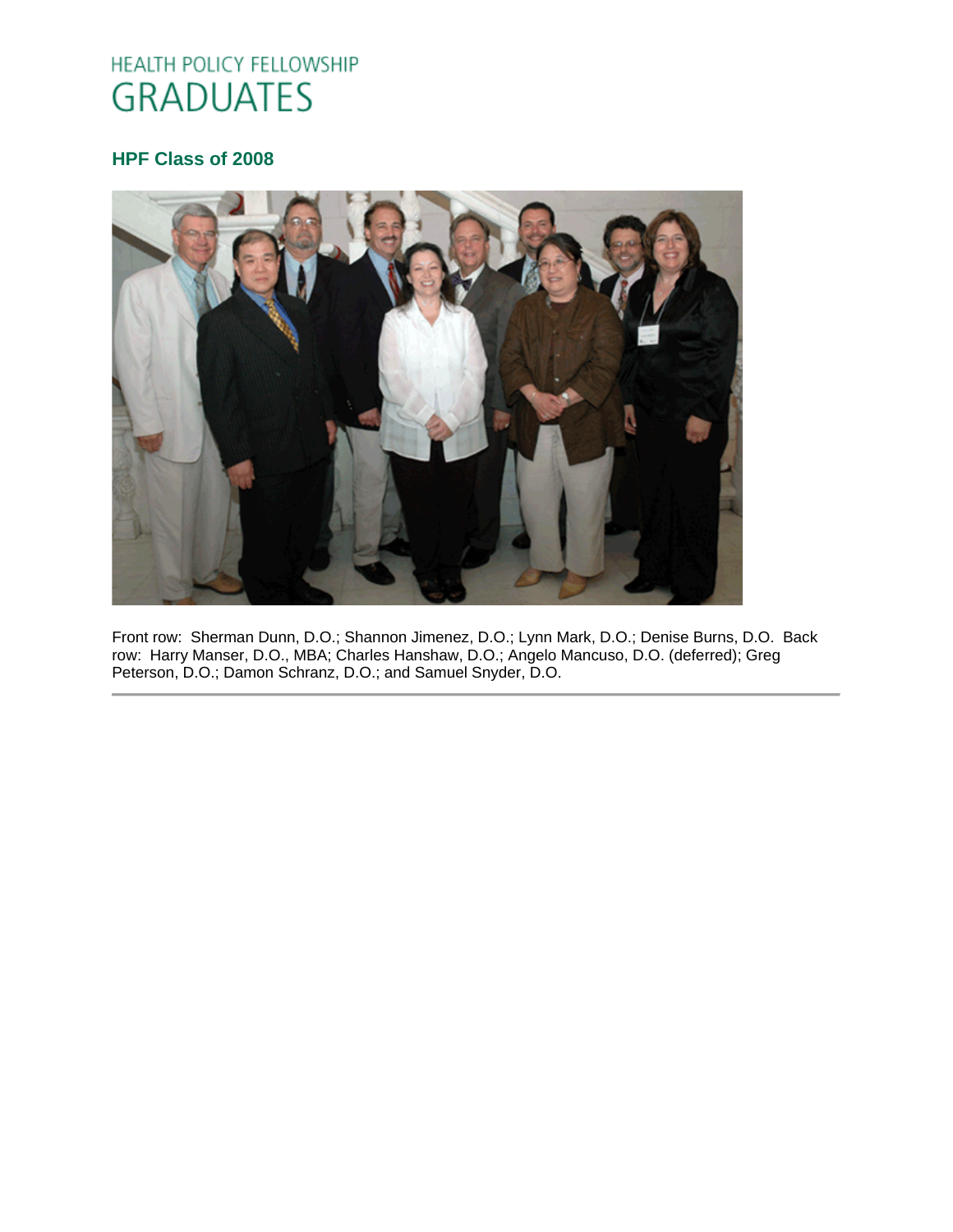

## **Denise Burns D.O. Philadelphia, Pennsylvania**

### **Graduation PowerPoint: [A Report Card on Medicare Part D Access to Affordable Prescriptions](https://ohio.box.com/s/3c912nx3nwxxs6os6pesrng4nu1lr6vf)  [Drugs or Not?](https://ohio.box.com/s/3c912nx3nwxxs6os6pesrng4nu1lr6vf)**

Dr. Denise Burns received her Doctor of Osteopathic Medicine Degree from University of New England College of Osteopathic Medicine (UNECOM) in 1993. She graduated from SUNY Old Westbury summa cum laude in 1989 with a degree in Chemistry and received the American Chemistry Student of the Year award upon graduation. Dr. Burns completed a one-year rotating internship at St. Barnabas Hospital in 1994, as well as a Family Practice residency, where she was awarded the Family Practice Resident of the Year. Dr. Burns is licensed to practice medicine in New York and Pennsylvania. She is dually Board Certified by the American Osteopathic Association in Family Practice and Osteopathic Manipulative Treatment, and Neuromuscular Medicine and Osteopathic Manipulative Medicine.

Dr. Burns is currently an Associate Professor of Osteopathic Manipulative Medicine at Philadelphia College of Osteopathic Medicine (PCOM). She is a practicing clinician in the Health Care Center, third year OMM student coordinator, and an OMM lecturer/lab trainer. She is on the Disciplinary and LINCOW Awards committees. She is actively pursuing research endeavors on Parkinson's disease, smoking cessation and hypothyroidism. Prior to PCOM, she was the Program Director of Neuromuscular Medicine Plus 1 Residency Program at St. John's Episcopal Hospital in Far Rockaway, NY. Dr. Burns started her academic career at New York College of Osteopathic Medicine (NYCOM) as an Assistant Professor in both the Family Practice and Osteopathic Manipulative Medicine Departments. She was a practicing clinician at the Academic Health Care Center NYIT/NYCOM. She was promoted to Associate Professor. Dr. Burns had additional responsibilities at NYCOM: OMM Student Course Coordinator, Continuing Medical Education OMM Coordinator, Chairperson AHCC Parkinson's Disease Committee, and the Quality Assurance Committee. She served on the following NYCOM committees: Academic Senate as Senate Secretary, Osteopathic Manipulative Medicine, Grievance, Continuing Education, Mentorship Program, Curriculum, and Student Outcomes. Dr. Burns completed several research projects and publications to round out her academic achievements. Before taking an academic position at NYCOM she worked in private practice for one year doing family medicine and osteopathic manipulative treatment.

Dr. Burns is a member of the American Osteopathic Association, the American Medical Association, the National Osteopathic Foundation, the American Academy of Osteopathy, the American College of Osteopathic Family Practitioners, the New York State Osteopathic Medical Society, the Sutherland Cranial Teaching Foundation, the Medical Society State of New York and the Pennsylvania Osteopathic Medical Association. She currently serves or has served on the AAO Louisa Burns Research Committee, AAO Publications Committee, AAO External Fund Raising Committee, AAO Educational Committee, AHCC Quality Assurance Committee, AHCC Parkinson's Disease Committee, and as an AAO Scientific Poster Judge on multiple occasions. Dr. Burns has been a featured speaker at Channel 10 News, St. John's Episcopal Hospital Weekly OMT workshop, NYSOMS EROC, American Parkinson's Disease Association, St. Peter's Parochial School, St. Anastasias Parochial School, NYCOMEC, and AOA Women's Health Symposium. Dr. Burns has trained as an AOA COM Inspector. She currently serves as an AACOM Proposal Reviewer, NBOME OMM Complex II PE OMT Board Rater, NBOME Question Writer, and is one of the Parkinson Action Network Congressional Coordinators.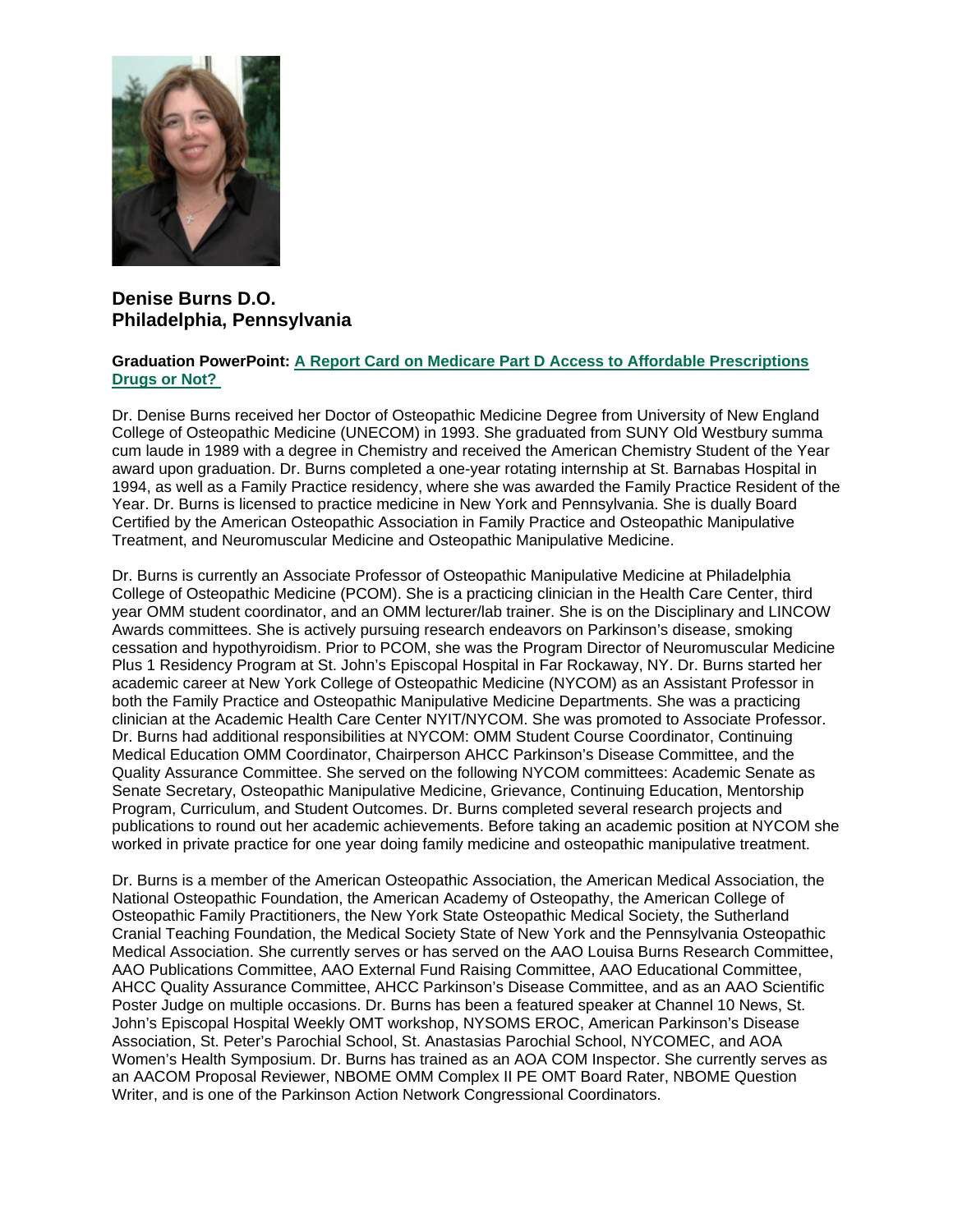Philadelphia College of Osteopathic Medicine and the Center for Chronic Disorders of Aging sponsor Dr. Burns' participation in the Health Policy Fellowship.



## **Sherman Dunn Jr., DO, FACOOG Brooklyn, New York**

## **Graduation PowerPoint: [The Role of Continuous Certification in Patient Safety and Quality of](https://ohio.box.com/s/hm4l7h9nenxgcco90u2owod1re1dc3bw)  [Care](https://ohio.box.com/s/hm4l7h9nenxgcco90u2owod1re1dc3bw)**

## **Policy Poster: [The Role of Continuous Certification in Patient Safety and Quality of Care](https://ohio.box.com/s/a0c4afdh3w5yhrsbsgt4j1tkm7a62lv7)**

Dr. Dunn received his Doctor of Osteopathic Medicine degree from the New York College of Osteopathic Medicine in 1984. He graduated from New York University in 1976 with a B.A. in Biology and East Asian Studies and a M.S. in Biology in 1979. He completed a one year rotating internship at Coney Island Hospital in 1985. He then completed an Ob/Gyn Residency at Fitzsimmons Army Medical Center in 1991. He is board certified in Obstetrics and Gynecology by the American Osteopathic Association and is a Fellow of the American Osteopathic Obstetricians and Gynecologists.

Dr. Dunn began his career as a physician in the U.S. Army from 1985-1992. He is currently an attending physician at Coney Island Hospital since 1993 and served as the Osteopathic DME.

Dr. Dunn holds teaching faculty appointments as Associate Professor at Downstate Medical Center, Brooklyn, New York, at the New York College of Osteopathic Medicine, Old Westbury, New York and St. George's University School of Medicine.

Dr. Dunn is a member of the American Osteopathic Association, the American College of Osteopathic Obstetricians and Gynecologists, the New York State Osteopathic Medical Society, American Association of Gynecologic Laparoscopists, American Board of Quality Assurance and Utilization Review Physicians, Inc., Association of Osteopathic Director and Medical Educators, and the Society of Osteopathic Medical Educators.

Coney Island Hospital, Brooklyn, New York, is sponsoring Dr. Dunn's participation in the Health Policy Fellowship.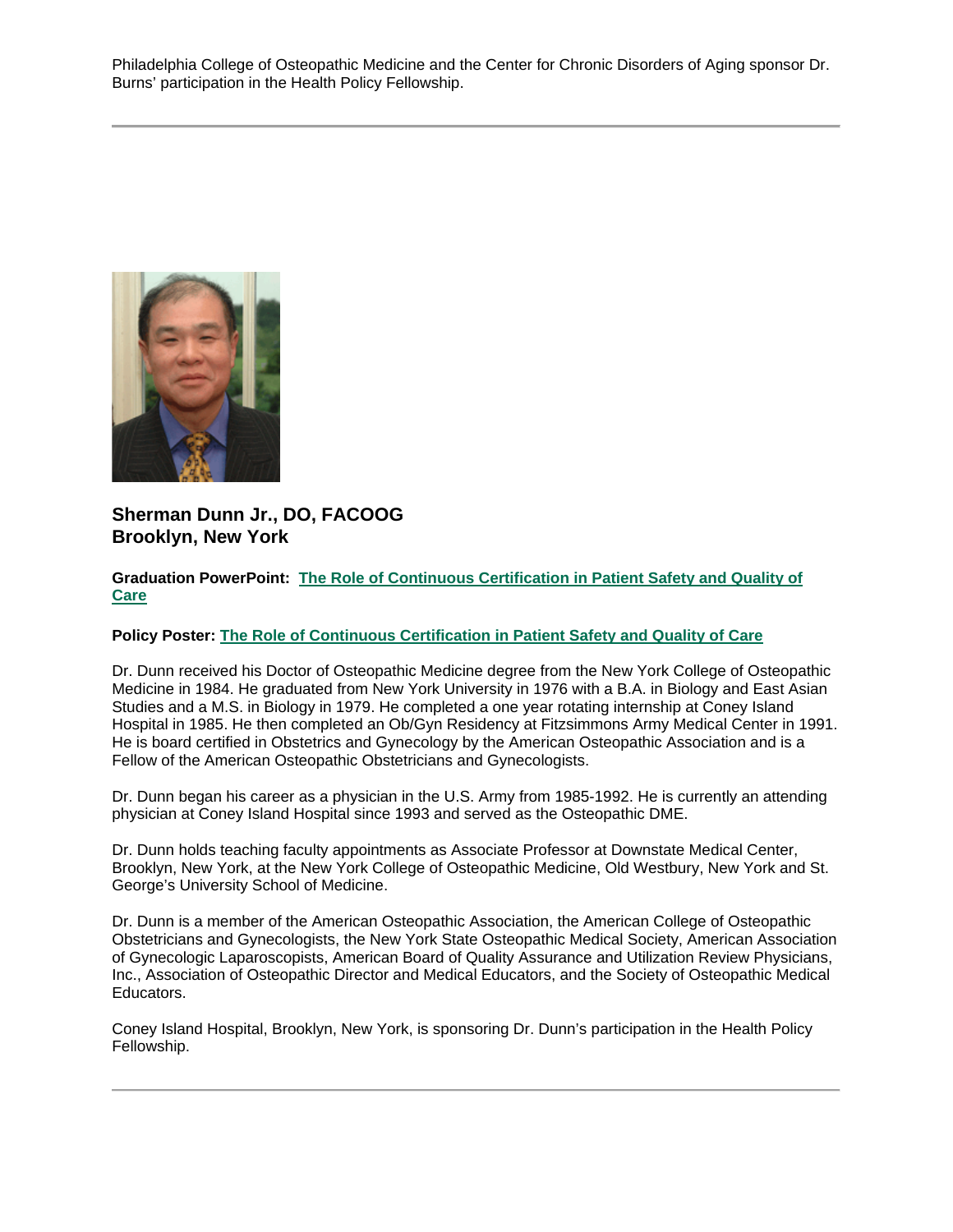

# **Charles D. Hanshaw D.O., FACOI Dayton, Ohio**

## **Graduation PowerPoint: [Increasing Access to Electronic Medical Records: Need for Personal](https://ohio.box.com/s/eci9abcse8r9ip2hbvin5g7704qmc6pp)  [Health Records in an Interoperable, Affordable Format](https://ohio.box.com/s/eci9abcse8r9ip2hbvin5g7704qmc6pp)**

Dr. Hanshaw graduated from the West Virginia School of Osteopathic Medicine in 1980. He received a B.S. degree in Biological Sciences with a Minor in Psychology from Morris Harvey College (University of Charleston) Charleston, W.V. He completed a one year traditional rotating internship at Grandview Medical Center in 1981. He completed a three year internal medicine residency in 1984. He served as Chief Medical Resident. He is Board Certified in Internal Medicine and is a Fellow of the ACOI.

He practiced internal medicine at WVSOM from 1984 -1986. Dr. Hanshaw worked in private practice hospital-based internal medicine and office-based internal medicine from 1986 until the present. He has been the director of The Lipid Station in Centerville, Ohio since 1989. He has done over 150 Phase III and Phase IV clinical trial studies. He has represented the Dayton Academy of Osteopathic Medicine at the Ohio Osteopathic Association and is a Delegate to the AOA for the OOA. He is a member of the Board of Directors, Grandview Foundation of Grandview Hospital, Dayton, Ohio.

The Ohio Osteopathic Association sponsors Dr. Hanshaw's participation in the Health Policy Fellowship.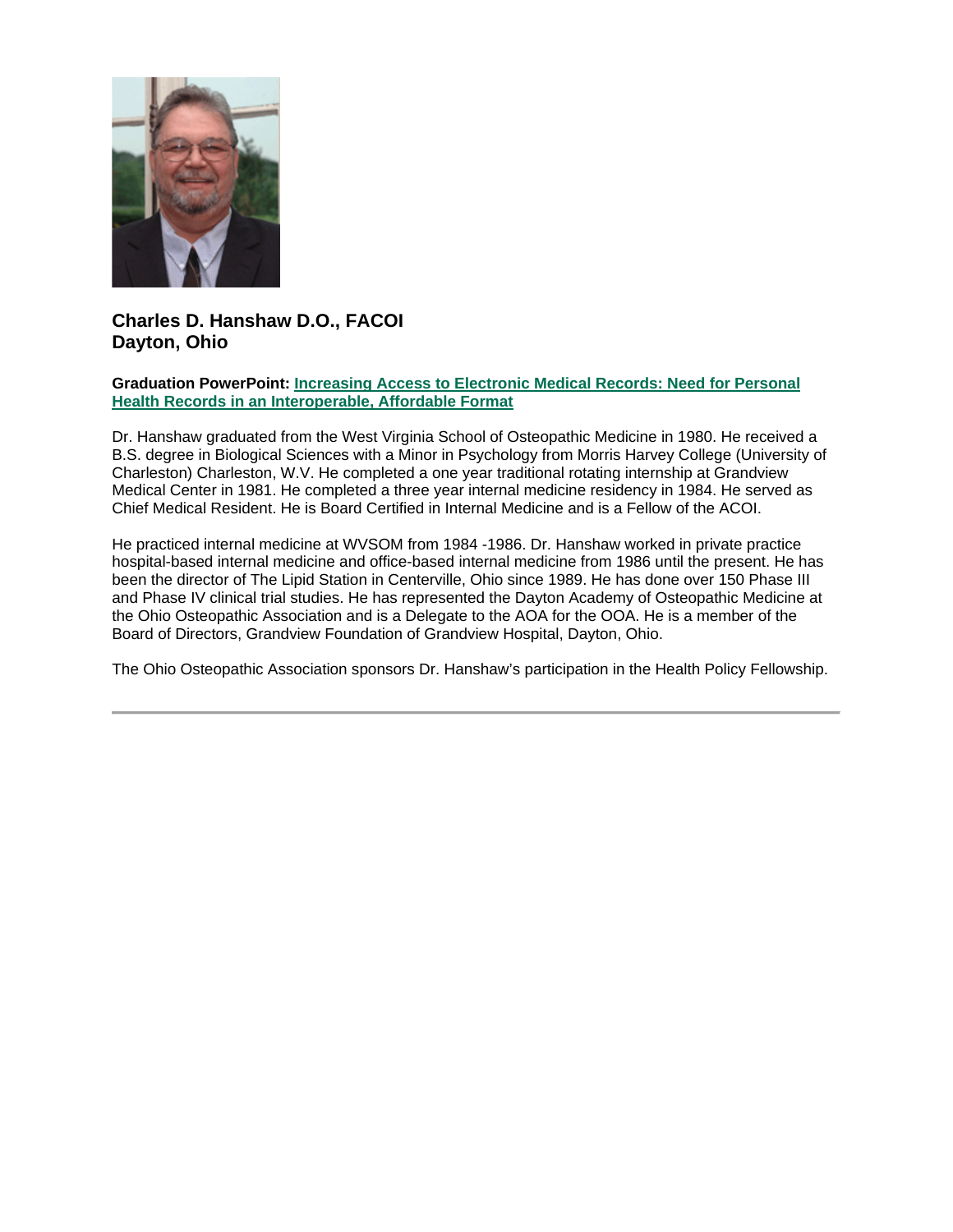

## **Shannon Ramsey Jimenez D.O. Goldsboro, North Carolina**

### **Graduation PowerPoint: [The Future of Ambulatory Graduate Medical Education](https://ohio.box.com/s/z5uz18laggieu65ejkvitecaskrgltm9)**

Dr. Jimenez graduated from Des Moines University College of Osteopathic Medicine in 1996. She completed her internship and residency in Family Medicine at Garden City Hospital in Garden City, Michigan and was Board Certified in Family Medicine and Osteopathic Manipulative Therapy in 1999. She then joined Goldsboro Family Physicians in Goldsboro, NC. Since moving to North Carolina, Dr. Jimenez has become very active in her profession. She served as Vice-Chairman and Chairman of the Department of Medicine at Wayne Memorial Hospital and also served on several hospital committees including Patient Safety, and the Ethics and Executive committee over the course of the last eight years. Dr. Jimenez has also become very active in the osteopathic community. She has been a delegate for the North Carolina Society of the ACOFP yearly since 2002 and has been vice president and is currently president of that organization. She has recently been appointed to the ACOFP committee on federal legislation as well as the ACOFP committee on preventative medicine and preparedness. She has also served on the board of the North Carolina Osteopathic Medical Association since 2003 and in currently president-elect of that organization. Dr. Jimenez is on speaker's bureaus for Novartis Pharmaceutical and Glaxo-Smith Klein Pharmaceuticals and has lectured on hypertension in women/minorities, fibromyalgia, asthma, COPD, obesity, and insulin resistance. Shannon has also recently been selected for a Health Policy Fellowship and hopes to help shape health policy for the future of medicine.

The North Carolina Osteopathic Medical Association, the North Carolina Society of the American College of Osteopathic Family Practice, and the (North Carolina) Wayne County Medical Society are helping to sponsor Dr. Jimenez's participation in the Health Policy Fellowship.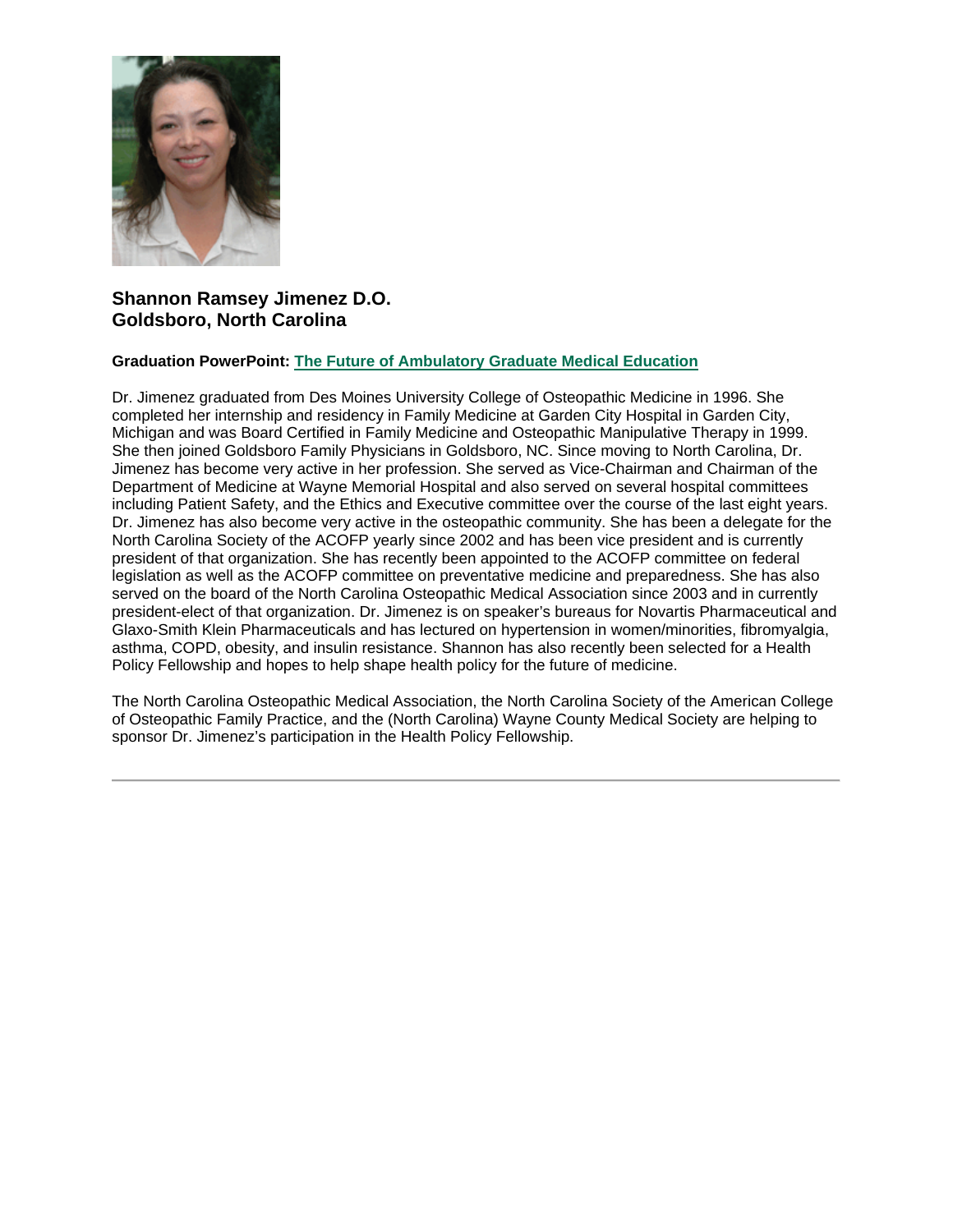

## **Harry Manser Jr., DO., MBA Florence, New Jersey**

### **Graduation PowerPoint: [Access to Affordable Health Care Through Retail Medicine](https://ohio.box.com/s/1yysq1ss0f945xukil3yx2q2jeo66uf8)**

Dr. Manser is a graduate of the Philadelphia College of Osteopathic Medicine. He received an undergraduate B.S. in biology from Ursinus College in l965. After graduation from PCOM, he completed a rotating internship at Allentown Osteopathic Hospital, Allentown, Pennsylvania. In 1998 Dr. Manser received his MBA from Saint Joseph's University in medical management. He is board certified in family practice.

Dr. Manser has practiced in Florence, New Jersey over the past thirty five years. During that time he served on the New Jersey advisory board of U.S. Health Care, Health Care Plan of New Jersey, and Horizon Managed Care. He was president of the medical executive board of Rancocas Hospital (now Lourdes Hospital-Ramcocas Division) in 1998. In 2004, Dr Manser was President of the New Jersey Osteopathic Association. He is presently the president-elect of the Philadelphia College of Osteopathic Medicine Alumni Board. In addition, he is also on the board of directors of the Cancer Foundation for Personal Appearance.

The New Jersey Association of Osteopathic Physicians and Surgeons sponsors Dr. Manser's participation in the Health Policy Fellowship.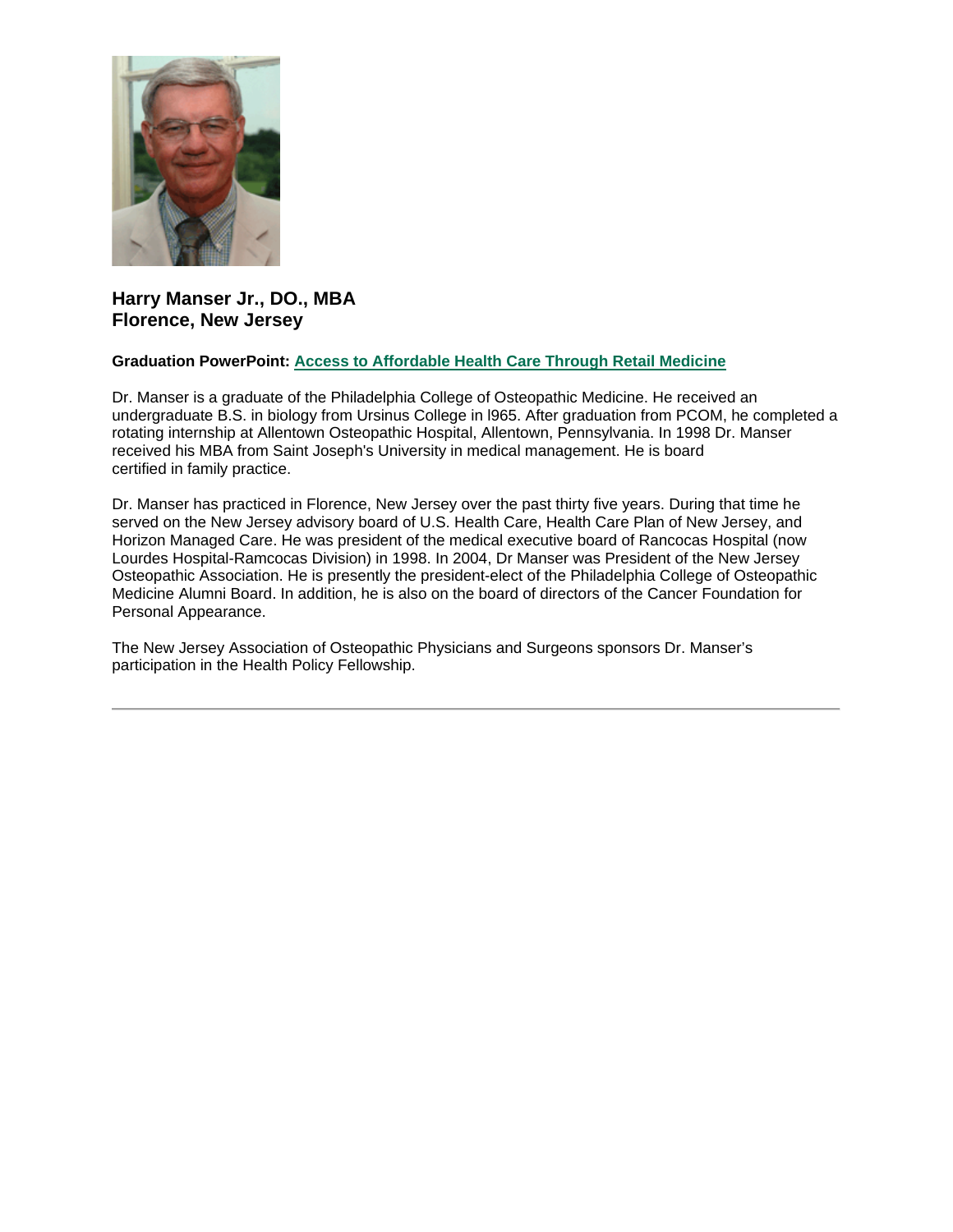

## **Lynn G. Mark, D.O., M.A. Old Westbury, New York**

### **Graduation PowerPoint: [Health Literacy and the Elderly](https://ohio.box.com/s/nx7qpoiglc5eoh3ivgrsan608doo4c5o)**

Dr. Mark received her Doctor of Osteopathic Medicine degree from the New York College of Osteopathic Medicine (NYCOM) in 1987. She graduated from SUNY College in Buffalo in 1982 with an M.A. in Biology and from CUNY Queens College in 1977 with a B.A. in Biology. Dr. Mark completed a one year rotating internship at St. Clare's Hospital in New York City (now St. Vincent's Midtown Hospital) in 1988. She completed her Family Practice residency training at Peninsula Hospital Center in Far Rockaway, New York in 1990 and is currently board certified in Family Medicine by the American Board of Osteopathic Family Physicians.

Dr. Mark was a preceptor for NYCOM students in two inner city family medicine clinics in Brooklyn and the Bronx in New York respectively for a period of twelve years. She left clinical practice and is currently involved with osteopathic post graduate medical education at the New York College of Osteopathic Medicine Educational Consortium (NYCOMEC) where her current title is Director of Accreditation. Dr. Mark continues to teach NYCOM students on a part time basis. She holds a faculty position at NYCOM as Clinical Assistant Professor, Family Medicine.

Dr. Mark is a member of the American Osteopathic Association (AOA), the American College of Osteopathic Family Physicians (ACOFP), and the NYCOM Alumni Association, where she was President from 1996-1998. Dr. Mark is a member of the New York State Osteopathic Medical Society (NYSOMS) and is currently serving as President. She is also a New York representative to the AOA House of Delegates.

NYCOM sponsors Dr. Mark's participation in the Health Policy Fellowship.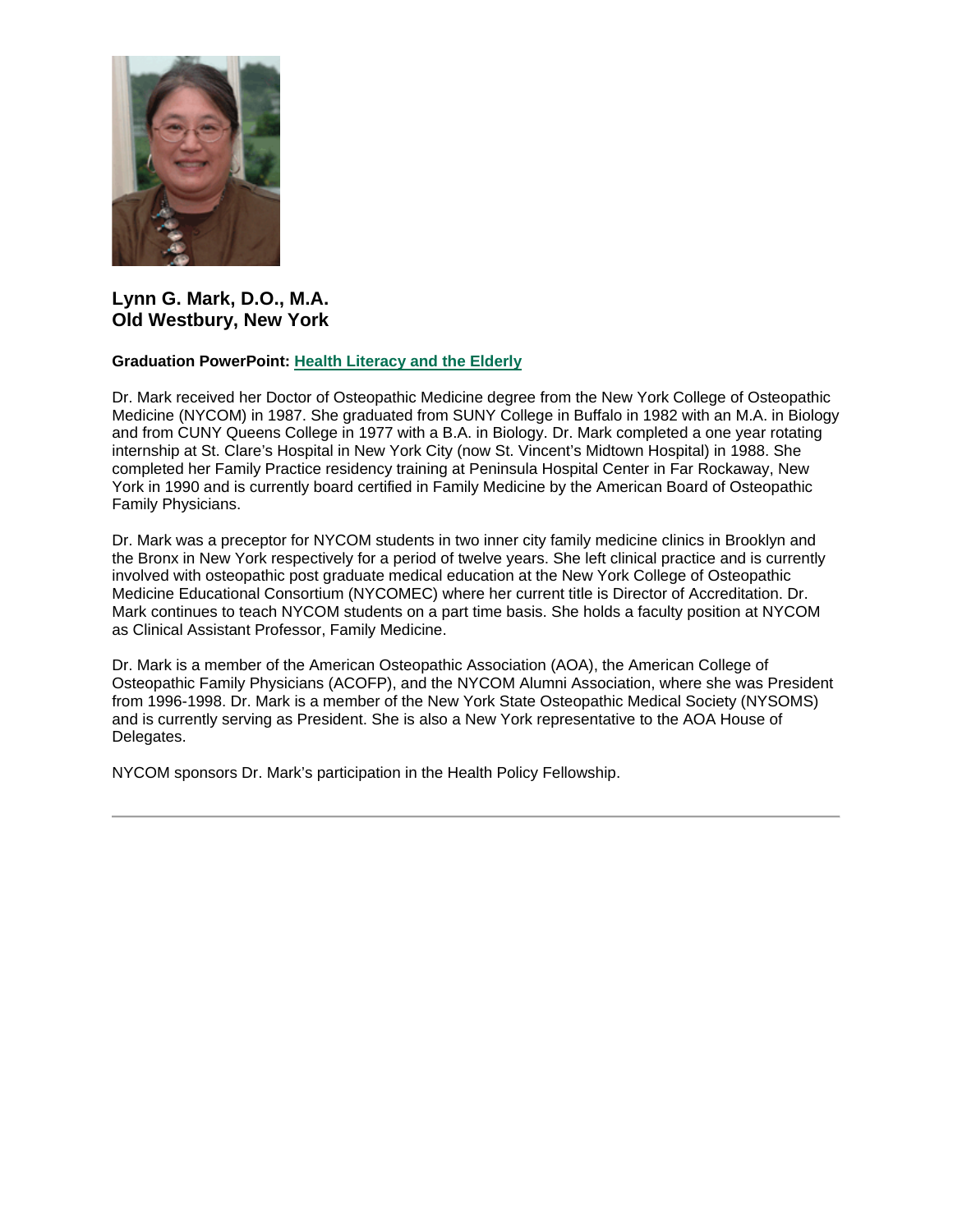

## **Gregory E. Peterson, DO, FACP Des Moines, Iowa**

### **Graduation PowerPoint: [Healthy Children for School](https://ohio.box.com/s/mj1vzw7eklqqt88le9s11a4arm05ci6k)**

Dr. Greg Peterson is a graduate of Des Moines University in 1979, formerly the College of Osteopathic Medicine and Surgery. He attended St. Louis University and received his BS from Rhodes College, Memphis, Tennessee. He completed his internship at Youngstown Osteopathic Hospital and his residency at Western Reserve Medical Center of the Northeast Ohio University College of Medicine in Youngstown, Ohio. He is board certified in Internal Medicine and Critical Care Medicine by the American Board of Internal Medicine and is a Fellow in the American College of Physicians. He has been involved in academics and has conducted over eighty clinical research studies during his career. He is the past chair of the Iowa Pharmacy and Therapeutics Committee and serves on the Governor's task force on Bioterrorism. He also worked on the E911 Committee to enhance communication services for police, fire and emergency personnel. Dr. Peterson provides peer review services for the Iowa Foundation of Medical Care and the Iowa Board of Medical Examiners.

Dr. Peterson was selected as a Fellow of the American College of Physicians. He is a member of the American Medical Association, the American Osteopathic Medical Association, the Iowa Medical Society, the Iowa Osteopathic Medical Association, the Polk County Medical Society, the American College of Chest Physicians, American College of Physician Executives, American Association of Clinical Endocrinologists, and the American Diabetes Association. He is also a member of the Leadership Council of the local American Diabetes Association.

Dr. Peterson founded Diagnostic & Critical Care Medicine in 1986 and opened the first ADA recognized Diabetes Center in Des Moines in 1995. He remains the Chief Medical Officer at Diagnostic & Critical Care Medicine and the Medical Director of the Diabetes Center. He continues as an Adjunct Professor of Internal Medicine at Des Moines University. In addition, he is a distinguished lecturer through the United States, and has received a number of awards of recognition. Prior to Diagnostic & Critical Care Medicine, upon completion of his residency, Dr. Peterson returned to Des Moines in 1983 as an Assistant Professor of Internal Medicine at Des Moines University.

The Des Moines University sponsors Dr. Peterson's participation in the Health Policy Fellowship.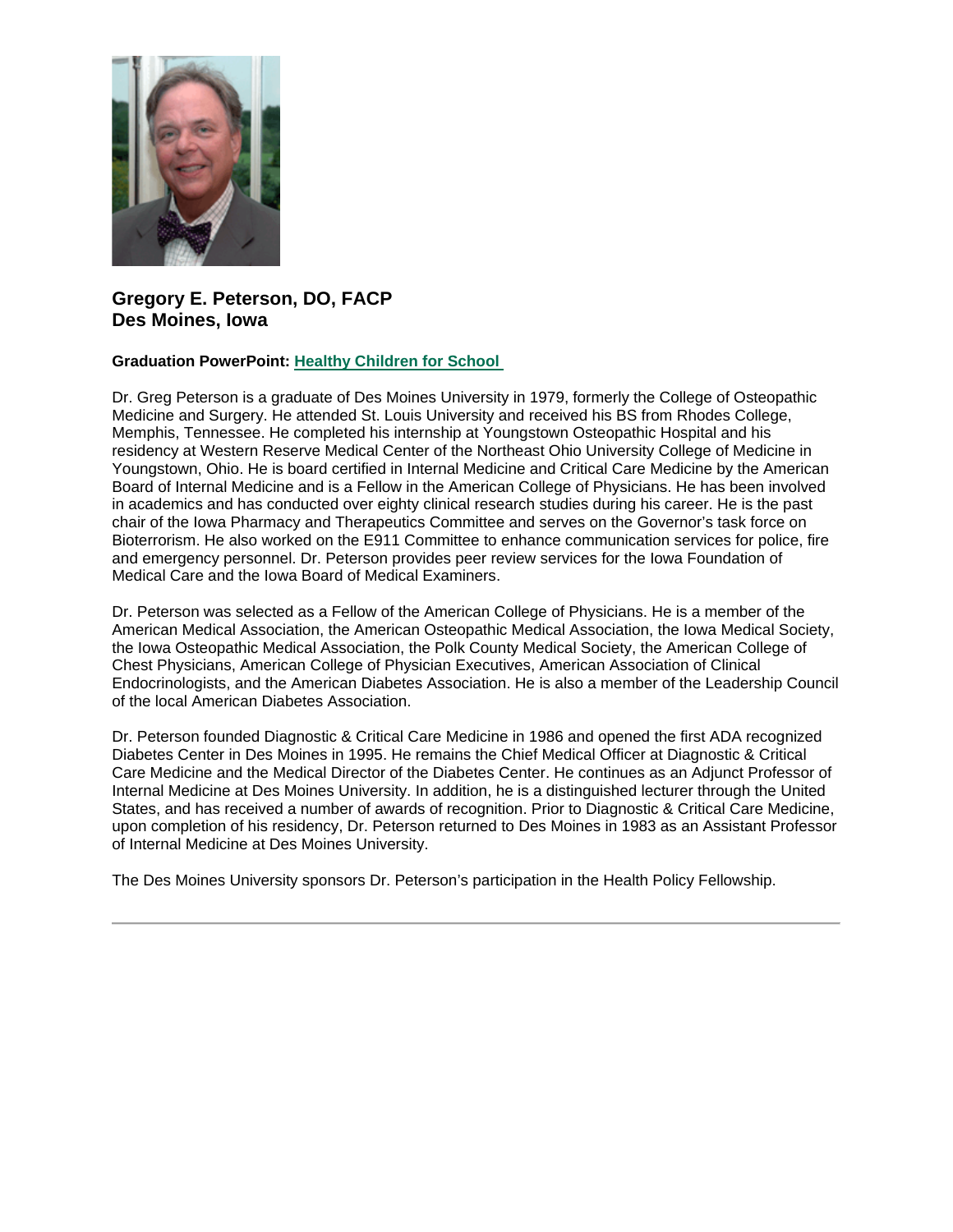

# **Damon A. Schranz, DO, FACOFP Fort Worth, Texas**

**Graduation PowerPoint: [Improving Access and Quality of Care to the State of Texas' Children's](https://ohio.box.com/s/es2yp7ba0tefvdqb3akwb2lmepqccww8)  [Medicaid Population](https://ohio.box.com/s/es2yp7ba0tefvdqb3akwb2lmepqccww8)**

### **Policy Poster: [Improving Access and Quality of Care to the State of Texas' Children's Medicaid](https://ohio.box.com/s/971fqhqkfstt66lepx6xwq4jub1hhgwl)  [Population](https://ohio.box.com/s/971fqhqkfstt66lepx6xwq4jub1hhgwl)**

Dr. Schranz graduated from Texas A&M University in 1992 with a B.S. in Biomedical Science. He received his Doctor of Osteopathic Medicine degree from the Texas College of Osteopathic Medicine in 1998. He completed a three year family medicine residency from the Osteopathic Medical Center of Texas in 2001. Dr. Schranz is board certified in family medicine by the American Osteopathic Association. He completed a one year Faculty Development Fellowship in Family Medicine from the Waco Faculty Development Center in 2003.

Dr. Schranz has been in practice as an academic physician with the University of North Texas Health Science Center's Texas College of Osteopathic Medicine since 2001. He currently serves as an assistant professor and Chief of the Division of Family Medicine in the Department of Family and Community Medicine, one of the largest departments of family medicine in the nation. He serves as the director of both the two-month family medicine clerkship and the longitudinal preceptorship programs for his department. In addition to educational responsibilities, he is in active practice as a family physician at the University's main campus clinic where he also serves as medical director. He sits on a multitude of university committees, most importantly that of Secretary of the Faculty Senate. Dr. Schranz has published several articles for the ACOFP newsletter and the Journal of the American Osteopathic Association, and has presented abstracts at the North American Primary Care Research Group, Society for Teachers of Family Medicine, and the American Osteopathic Association.

Dr. Schranz is active in state and national politics, currently serving as Vice-President of the Texas Society of the American College of Osteopathic Family Physicians. He is President of his district's osteopathic medical society. He also serves as a delegate to the Texas Osteopathic Medical Association and holds seats on the Student Resident Committee and the Membership Committee. He has served as a delegate to the National House of Delegates and on the Procedural Medicine Committee for the American College of Osteopathic Family Physicians. Dr. Schranz has received numerous awards and accolades throughout his medical career. Most recently, Dr. Schranz was inducted as a Fellow with honors by the American College of Osteopathic Family Physicians in March of 2007.

In addition to politics, Dr. Schranz is an active volunteer in fundraising efforts for local community organizations by serving on gala committees for the Tarrant County Hospital District, the University of North Texas Health Science Center, and the Samaritan House, a local group home for impoverished HIV patients.

Marc Hahn, DO, Dean of the Texas College of Osteopathic Medicine, sponsors Dr. Schranz's participation in the Health Policy Fellowship.